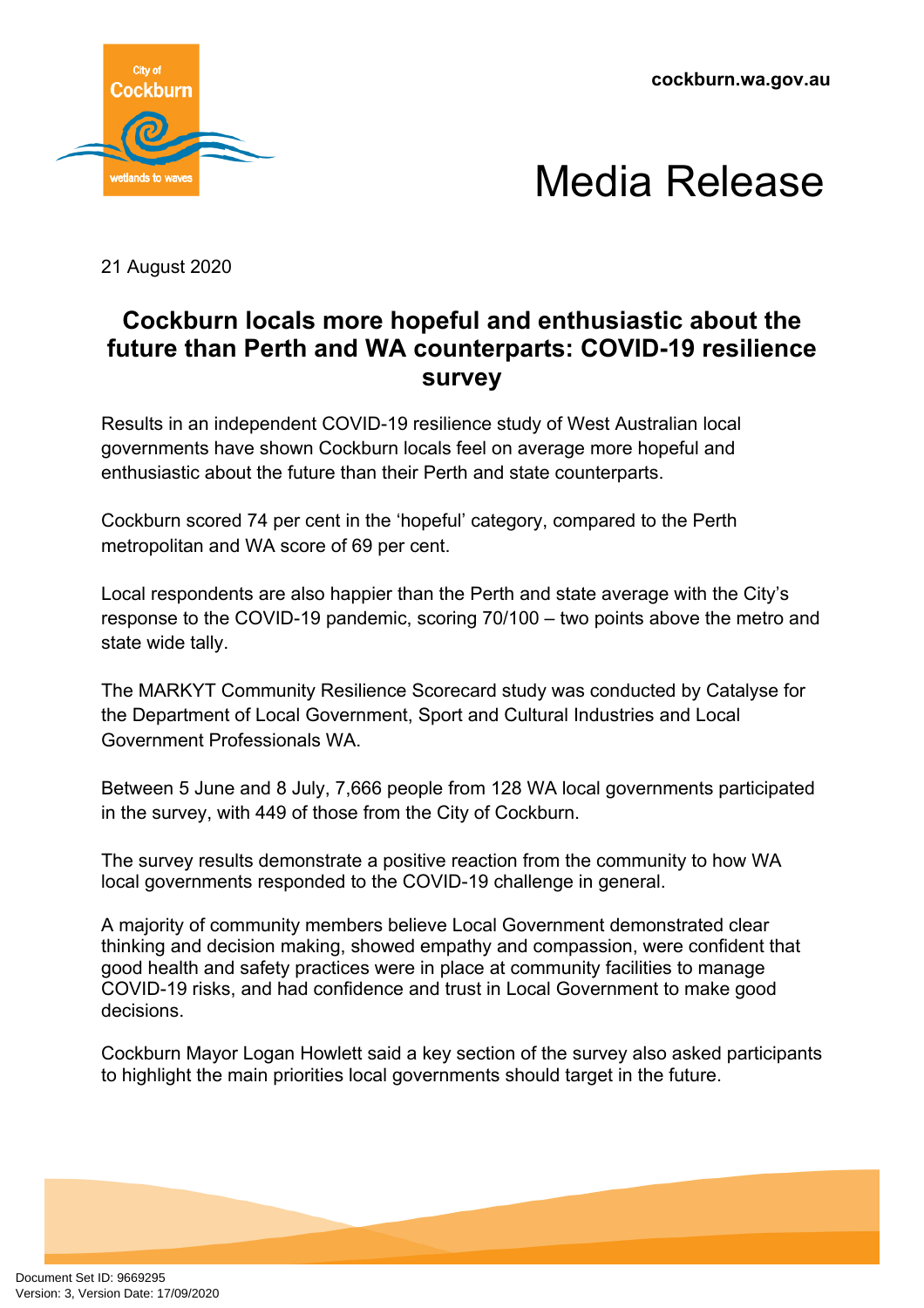



"Our residents indicated that economic recovery and employment opportunities, community health and wellbeing, local infrastructure projects, community safety and crime prevention and providing support services for people most vulnerable to COVID-19 were five of the most important focus areas for the City," Mayor Howlett said.

"At Cockburn we took substantial steps to address these areas, establishing a range of supports and services specifically to care for our community at this time.

"This included ensuring a zero percentage average rate increase, freezing fees and charges at 2019/20 levels, eliminating penalty interest on these rates, fees and charges, development of a Sporting Clubs COVID Support Package, rent relief options for City tenants plus a raft of ongoing supports for local businesses.

"The City also launched a Vulnerable Communities Plan which generated letters to 40,000+ households plus 46,000 emails, and had contact with more than 1,100 people via the COVID-19 telephone helpline in the first nine days of its establishment on 9 April."

It follows Cockburn's positive results in the annual Catalyse 2020 Community Scorecard survey which found the City has a 'Governance/Organisation' Performance Index Score of 69, 13 points above the industry average and on par with similar councils.

The City's 'Liveability' score of 77 is two points above the industry average and on par with similar councils while 'Value for Money' is 57 (12 points above WA average) and 'Community Consultation' is 59 (10 points above WA average).

The most improved areas include safety and security (CoSafe), and the highest scoring areas include Cockburn ARC, playgrounds/parks/reserves, library services and waste services.

Areas of greatest strength compared to other councils included youth services, city centre development, economic development, disability access and as a governing organisation.

Areas rated 'important' by residents included:

- · Traffic/Management Roads **The City has allocated \$27M to roads, footpaths and cycleways this year**
- · Safety and Security **The City relaunched CoSafe following a two-year**